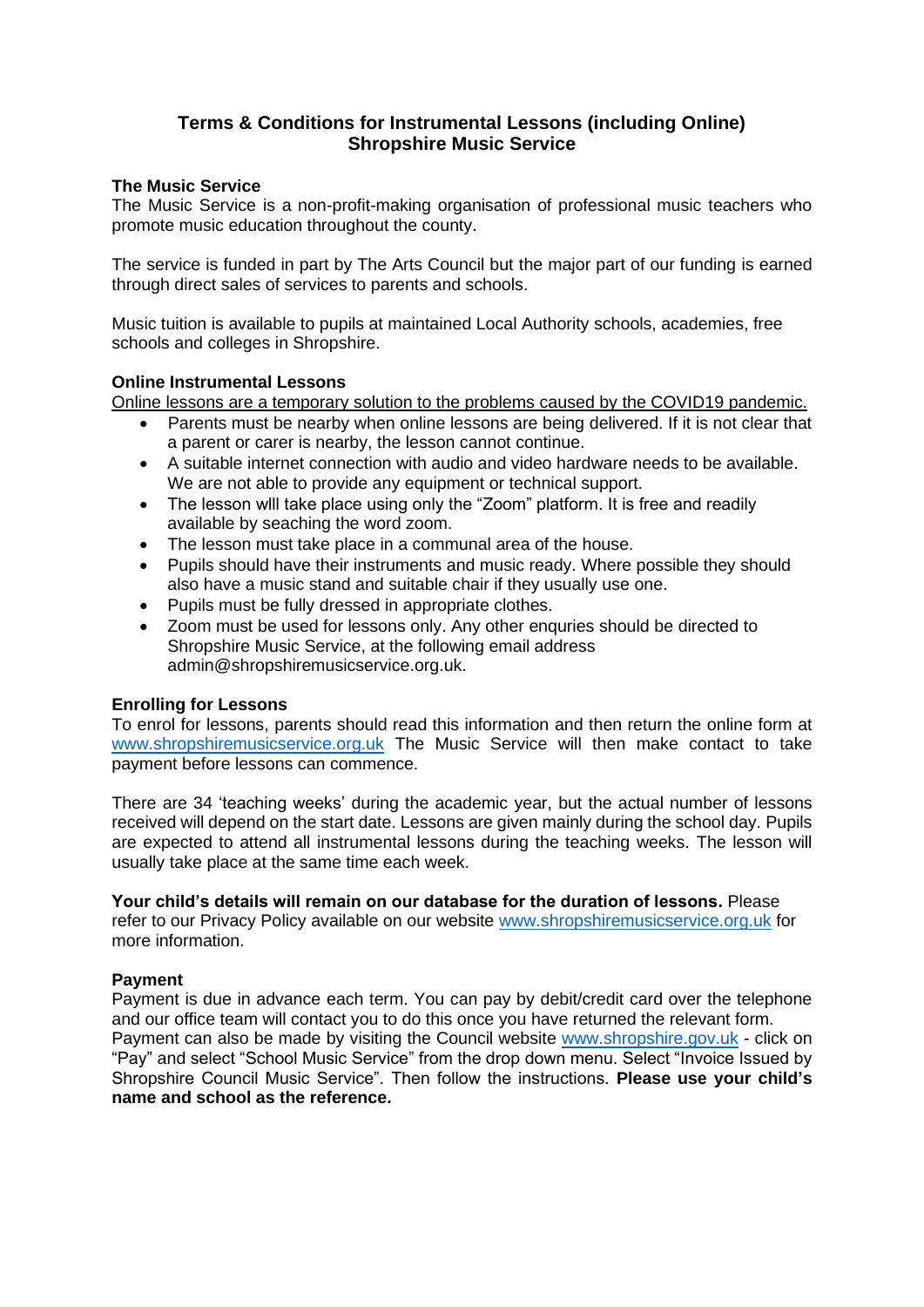#### **Remission**

Please contact us if you were previously receiving remission.

#### **Cancellation of Lessons**

If parents wish instrumental lessons to cease, we ask that we are notified in writing and given 6 weeks notice. Lessons can stop immediately but you will still be charged the notice period.

#### **What happens next**

For online lessons, your email address will be passed to the relevant teacher who will then contact you to arrange lesson times. The teacher will then schedule the lesson and you will receive a Zoom invitation via email.

For lessons in school, the teacher will liaise with the relevant music co-ordinator or head of music to arrange lesson times, and your child will be informed. Timetables for the term are also displayed in school. Rotations are used in secondary schools where possible, to minimise the impact on other subjects.

#### **Instrument Hire**

If you already have a Music Service instrument on hire please include the termly fee in the intial payment.

| $111V$ I GGJ LULUIL I. |                      |                                    |             |                     |        |            |        |
|------------------------|----------------------|------------------------------------|-------------|---------------------|--------|------------|--------|
| Bassoon                |                      | £15.00   Double Bass £15.00   Horn |             |                     | £15.00 | Viola      | £15.00 |
| Cello                  | £20.00               | Euphonium                          | $\pm 15.00$ | Oboe                | £15.00 | l Trombone | £20.00 |
| Clarinet               | £20,00 $\vert$ Flute |                                    | £20.00      | Saxophone           | £20.00 | Trumpet    | £20.00 |
| Cornet                 | £20.00               | <b>Baritone</b>                    | £15.00      | Snare Drum   £20.00 |        |            |        |
| <b>Ukulele</b>         | £8.50                | Violin                             | £8.50       | Tuba                | £15.00 |            |        |

#### **Termly Fees 2020/21:**

The bill payer is responsible for keeping the instrument in good order and for the cost of any repairs/replacement due to accidental damage or theft. The bill payer is advised to insure the instrument with a specialist instrument insurance company.

## **GDPR and Privacy Information**

For more details, including subject access requests and data deletion, please see our privacy policy, available on our website: [www.shropshiremusicservice.org.uk](http://www.shropshiremusicservice.org.uk/)

The information we collect may be used for organising events, emergency contact, applying for performing licenses or a BOPA. We will also keep you informed of relevant information for future events.

Information will only be passed to third parties in relation to specific events (an exam board, or relevant information to residential venues e.g., Cleobury).

Occasionally Shropshire Music Service would like to take photographs / make a video recording of your child for promotional purposes. These images may appear in our printed publications, on our website, in the media or on all three.

We will not use the personal details or full names of any child or adult in an image. You can choose to give permission, or not, for this when completing the relevant sign-up form.